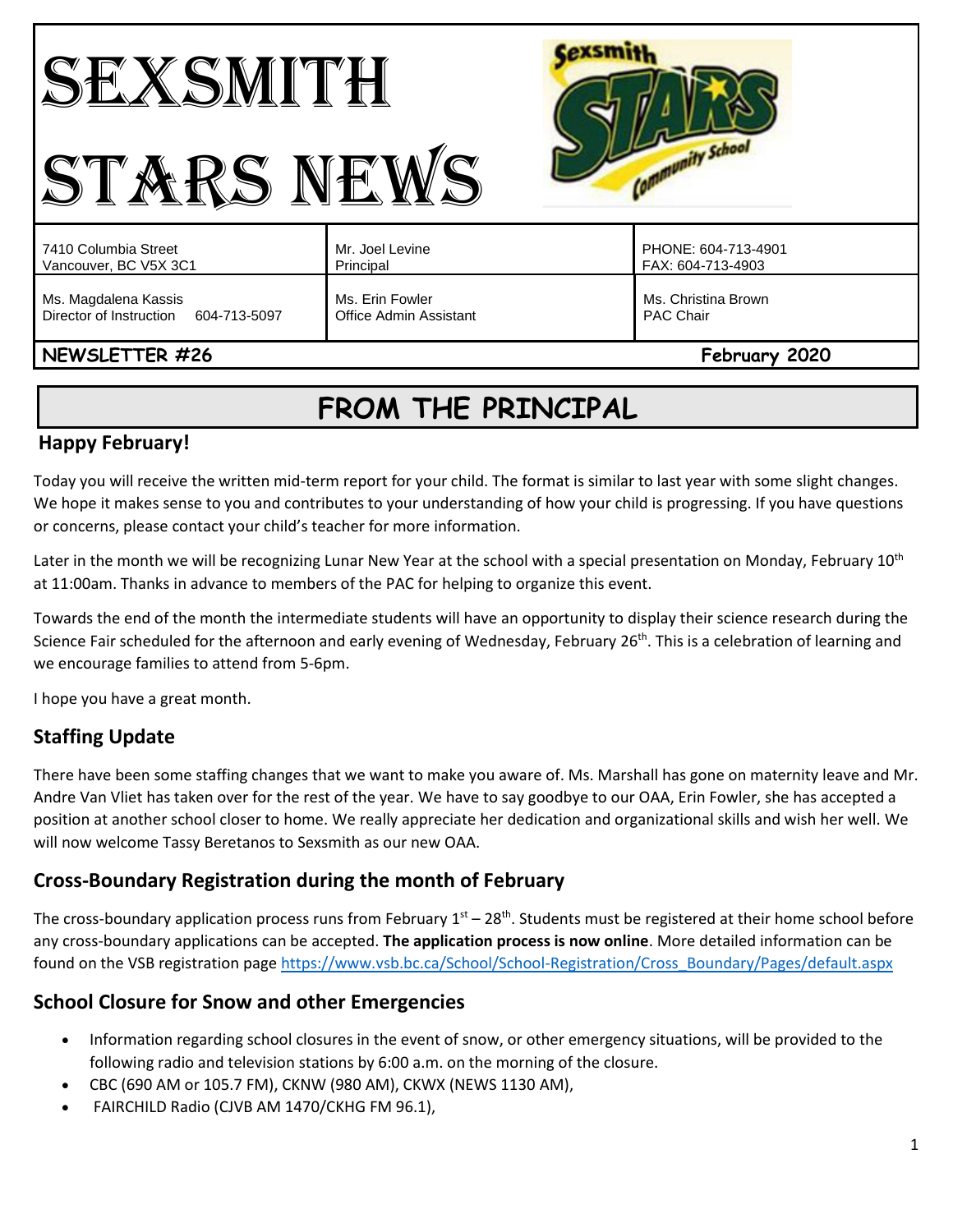• BCTV (Global) (cable channel 11), CITY TV (cable channel 13)

# **Pink Shirt Day**

On Wednesday, February 26<sup>th</sup> the school will recognize "Pink Shirt Day". This event started several years ago after some students in Nova Scotia were teasing another boy about wearing a pink shirt. In response and to support the affected boy, a group of students at the school all came the next day wearing pink. Pink Shirt Day has evolved into an opportunity to speak to children about respecting each other and emphasizing that bullying, homophobia, and gender stereotyping behaviour is never acceptable. If possible, please have your child wear pink on the 26<sup>th</sup> to participate in the positive message that all people deserve to be treated with respect and kindness.

# **Pick Up and Drop Off Concerns**



Check out this link for an explanation of the rules for no parking in school zones.

<https://vancouver.ca/streets-transportation/school-zones.aspx>

**1. There is NO parking on 59th avenue in front of the school between 8:00am – 5:00pm on school days. Parents who violate this rule are forcing other parents to stop in the middle of 59th avenue to pick up or drop off students creating a dangerous situation where children need to exit vehicles into oncoming traffic and run between cars. Parents are allowed to drop off and pick up their children but they are not** 

**allowed to park and leave their vehicle unattended. Please note that as of 2020 parking fines have doubled in school zones.** 

- **2. Please do not go past the roundabout adjacent to our parking lot when dropping off or picking up students and do not park in the limited spots we have available for school staff.**
- **3.** Go slow anywhere near the school and respect all parking and traffic rules.

## **Kindergarten Registration for 2020-21**



#### **Kindergarten Registrations Received AFTER January 31st**

In-catchment Kindergarten students who apply **after** January 31st will be accommodated if there is space. If there is no space their names will be added to the bottom of the existing waitlist.

Note: There will be no priority given to registrants with siblings if they register after January 31st.

**For more information on kindergarten registration visit:** <http://www.vsb.bc.ca/kindergarten>

\* Available Space includes physical capacity, resources, staffing, or educational programs available or planned for a school as defined by the district. (Administrative Procedure 300)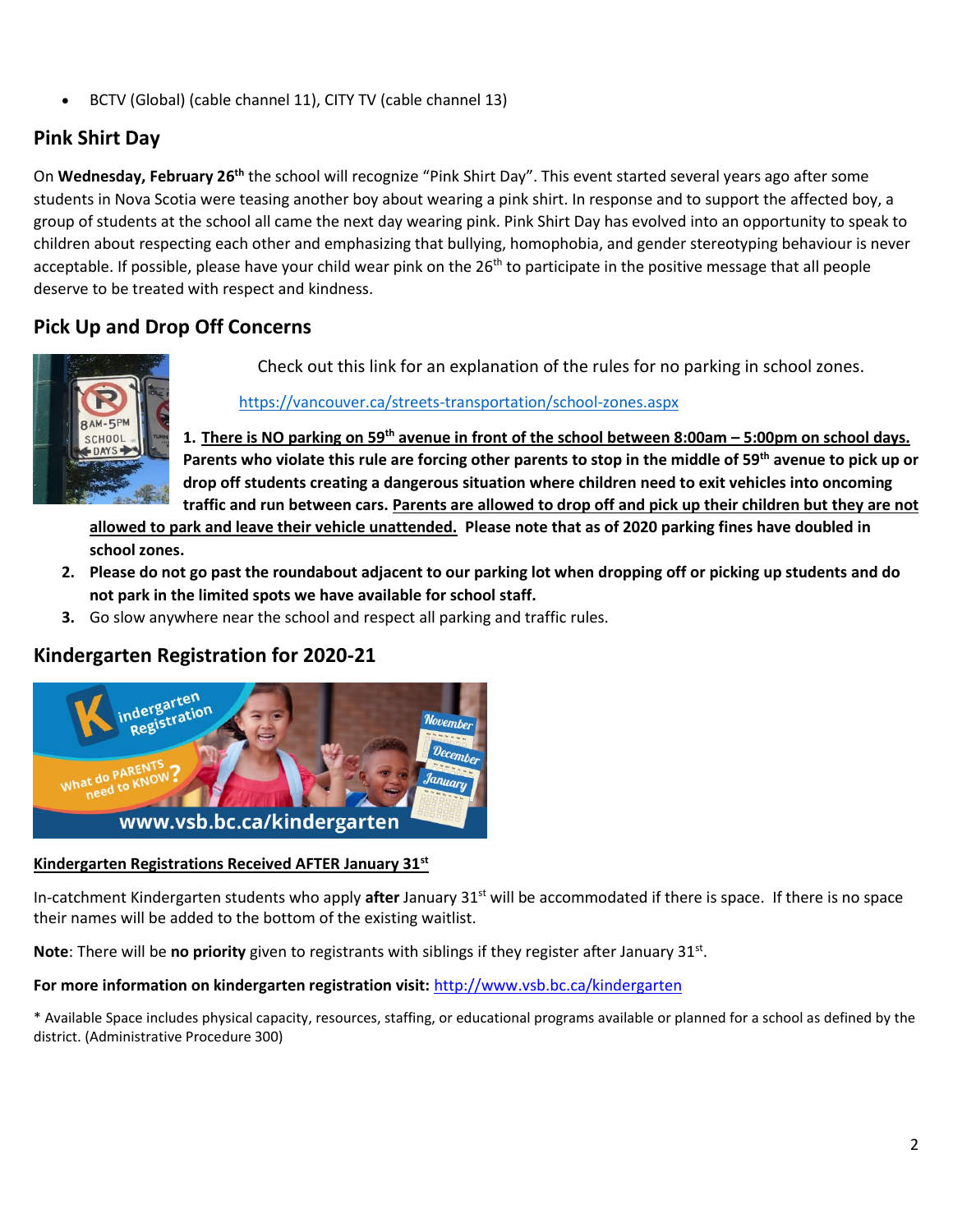# **Safe Arrival Procedures Reminder**

#### **Reporting Student Absences:**

Student safety is of paramount importance at the Vancouver School District. Ensuring student safety is a shared responsibility. In order to assist schools, we ask parents to notify schools of student absences. **If your child will be absent from school, please phone the school to report this absence as early as possible. Parents should leave a message on the answering service by calling 604-713-4901 choose option #1.** Messages can be received before the office is open. School offices are busy places: consistently notifying the school in advance of your child's absence will significantly improve the efficiency and effectiveness of the Safe Arrival Morning Routine.

To Report Your Childs Absence – Please call **604-713-4901 choose option #1** prior to 9 am on the first day of the absence

#### **Student Sign out Procedure:**

**When you pick up your child during the school day, please ensure that you sign them out at the school office.** If you do not sign out your child, they will be unaccounted for, and the school will identify your child as a 'missing' student and will commence a search of school grounds. **If the school staff do not locate the child, and are unable to reach a parent promptly, the school will call the Vancouver Police Department**. Therefore, clear communication is essential for ensuring the safety of your child and to prevent unnecessary searches.

Thank you for helping us keep your children safe!

#### **Online School Fee Payment System (including school fees)**

A reminder to register for online payments– a simple process that takes only a few minutes – by visiting **[https://vsb.schoolcashonline.com](https://vsb.schoolcashonline.com/)** or visiting our website at **<http://www.vsb.bc.ca/online-payment>** and following directions to the School Cash Online page. You will need your child's usual first name, last name, and birth date to register. A "**Pay Fees**" button is now installed on our school website for easy access to the system. Cash and cheques will continue to be accepted for school fees, but we encourage everyone to use the new system as it is more secure and efficient. Please note that field trip permission notices will continue to be sent home for a signature and to indicate that you have paid online.

#### **PAC Gift Card Fundraiser**

**Gift cards** are the perfect gift but can also be used to pay for things that you would have used cash for **and** you can help support your child's school when you buy one!

Shop from the comfort of your home when you purchase gift cards through Fundscrip, and **Sexsmith** will receive a percentage of the gift card sale.

Choose from over 100 popular retailers like **Toys R Us**, **Gap**, **Cineplex**, **Metropolis at Metrotown** etc.

Please use this link:<https://www.fundscrip.com/Sign-Up.aspx?IID=2CBHHR>